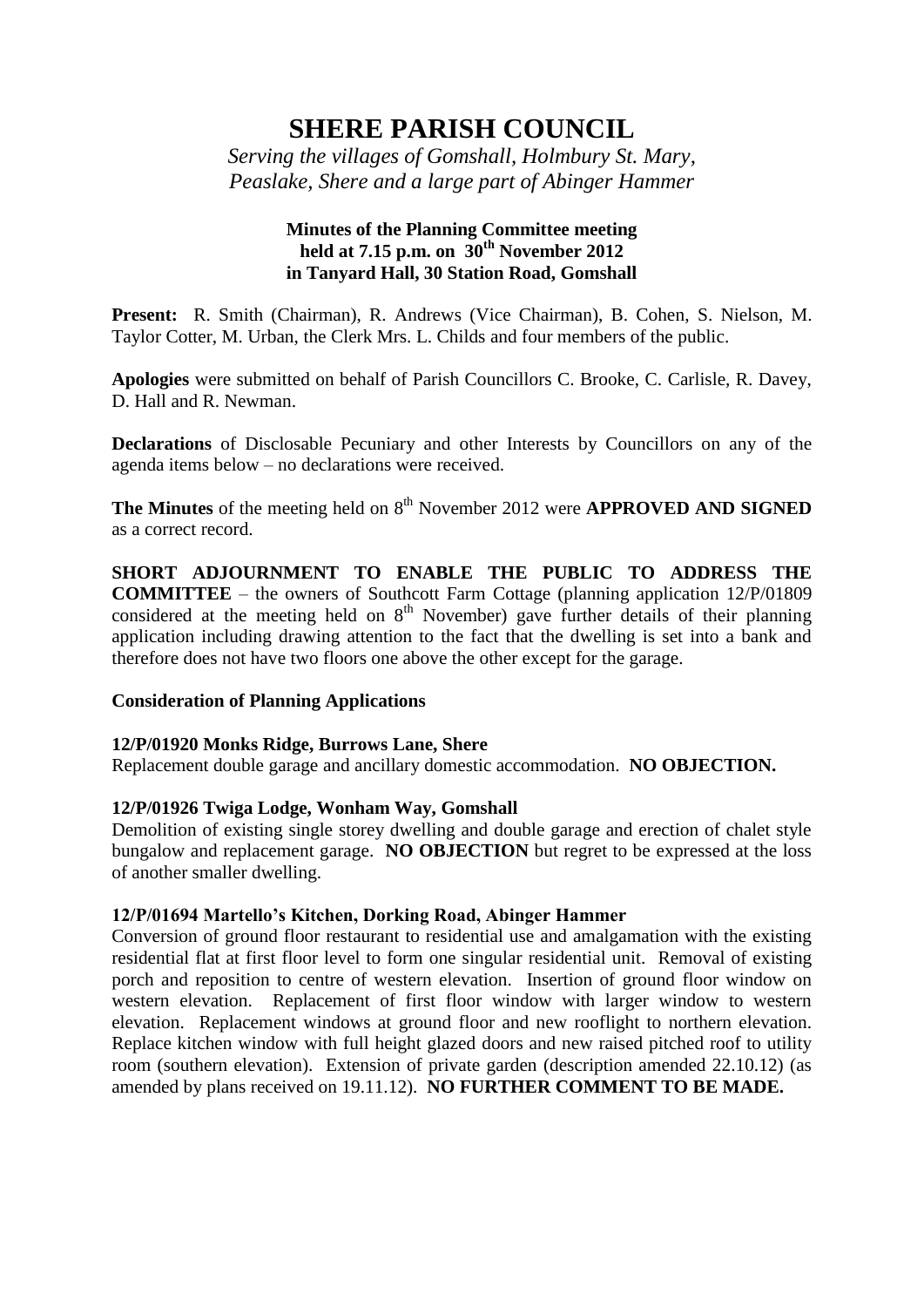**Consideration of applications received after the agenda had been printed** – details available at the meeting:

## **12/P/01941 Pipers Wood, Mackies Hill, Peaslake**

Erection of a 1.5 storey dwelling following demolition of existing bungalow. **NO OBJECTION.**

## **12/P/01944 Downs View, Goose Green, Gomshall**

Erection of an attached single garage. **NO OBJECTION**.

## **12/P/01678 Filbert Cottage, Lower Street, Shere**

Addition of windows and doors to provide more natural light including a first floor gable projection on the north elevation (front) – as amended by plans received 23.11.2012. **NO OBJECTION.**

## **12/P/01965 The Old Squash Court, Upper Street, Shere**

Variation of condition 5 of 09/P/01297 to allow erection of a 1.2 chain link fence with native beech hedge planting along northern and eastern boundaries of the Old Squash Court. **OBJECTION** to the boundary which separates the Old Squash Court from the building with which it is associated.

### **12/P/01966 Southernwood, Lawbrook Lane, Peaslake**

Proposed two storey extension to east side, insertion of new front door, sidelights and porch. First floor extension to west side. Demolition of existing porch and garage. **NO OBJECTION.**

# **12/P/01983 Ulus, Lower Street, Shere**

Proposed vehicular hard standing for off road parking. **OBJECTION** – harmful to the character of the Conservation Area, in terms of the loss of the boundary wall, and parking in the front garden could create a precedent.

# 12**/P/01988 Ivy Cottage, Middle Street, Shere**

Link extension to connect Ivy Cottage with existing out buildings, addition to outbuilding to allow access to new downstairs bathroom and removal of an existing lean-to structure. **NO OBJECTION.**

**Consideration of Tree applications** including those received after the agenda had been printed.

### **12/T/00234 Rydings, Franksfield, Peaslake**

Crown lift Yew Tree to 5m. in height, crown thin and remove dead wood by 20%. **NO OBJECTION.**

# **12/T/00254 Ringwood Cottage, Holmbury Hill Road, Holmbury St. Mary** (Notification

received after the agenda had been printed).

Fell 1 Yew tree as centre of trunk is dead/diseased. No replanting proposed due to loss of light and unsuitable bank. **NO OBJECTION.**